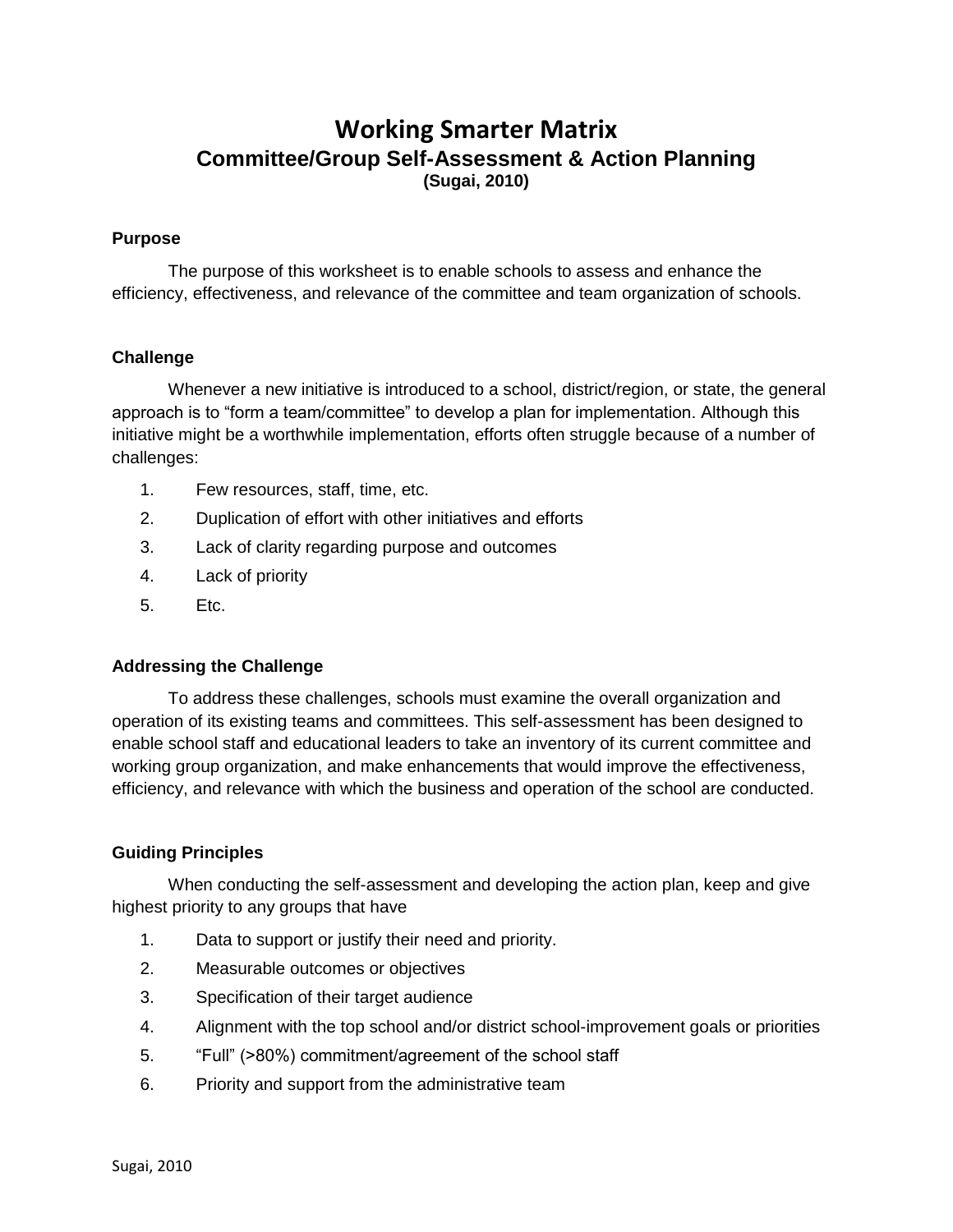## **General Directions**

- 1. Identify all committees, teams, groups, etc. that have social behavior improvement as part or all of their purpose.
- 2. Characterize the main features of each committee
	- *a.* **Purpose** -*Why was this group formed and why does it meet?*
	- b. Measurable expected **outcomes/objectives** *What kind and level of change, improvement, etc. is expected?*
	- c. Target **audience** *Who is expected to benefit from the efforts of this group?*
	- *d.* Meeting **schedule** *How often, when, and how long does this group meet?*
	- *e.* **Membership** *Who is on this committee or group?*
	- *f.* Relationship to school and/or district **improvement goals** *How do the efforts of this group relate to the short and long term priorities of the school or district?*
	- *g.* **Priority** or need *How important is this group to the school?*
- 3. After conducting the self-assessment, evaluate how the committee organization of the school might be enhanced
	- *a. What can be eliminated?*
	- *b. What can be combined?*
	- *c. What might be added?*
	- *d. What resources are needed to support this organizational structure?*
- 4. Based on this new/enhanced organizational structure, develop an action plan for putting it in place.

After completing the Committee/Group Self Assessment, ask the following questions:

- 1. What committees/work groups can we **eliminate**?
- 2. What committees/work groups can we **combine**?
- 3. What committees/work groups need to be **supported** for improved outcomes and sustained functioning?
- 4. What would an organizational chart that shows the relationship between each of our recommended committees/work groups look like?